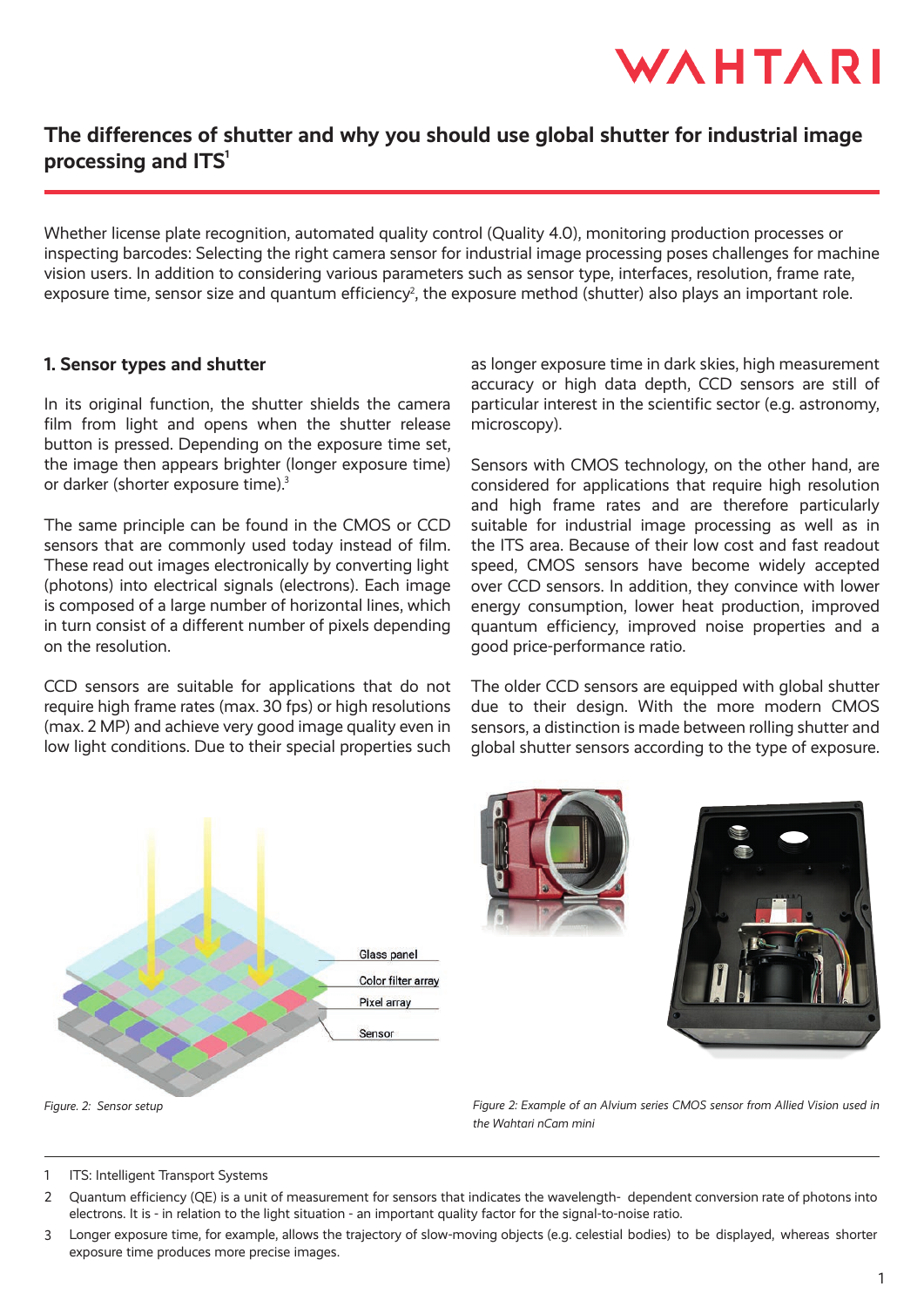A rolling shutter sensor does not expose an image as a whole, but with a time delay according to rows or columns. This means that the image is not read out for all image pixels simultaneously, but sequential.

**Exposure Time** Sensor lines Time

With a global shutter sensor, on the other hand, all pixels, i.e. the entire image, are exposed at the same time.



*Figure 4: Global shutter*

## **2. Problem: Rolling shutter effect**

The differences between global shutter and rolling shutter sensors are most apparent in dynamic image capture:

While a global shutter sensor correctly displays moving images, since the moving subject is photographed as a whole (snapshot of the entire image), rolling shutter sensors can cause geometric distortions and deformations (so-called rolling shutter effect).

This occurs because the moving object is already at a different position on the image sensor for each line during sequential readout. When all lines are combined into one image, the moving subject then appears crooked or distorted. In addition, when taking pictures under brightness fluctuations (e.g., due to the flickering of artificial light sources that is invisible to the human eye), dark and light stripes may appear on the image. It is true that the rolling shutter effect can be partially mitigated by fast image readout rates, elaborate flash and ambient light shading constructions, or subsequent processing with appropriate programs.



*Figure 3: Rolling shutter Figure 5: Rolling shutter effect*

However, the additional cost levels outweighs the basic price advantage of rolling versus global shutter sensors, and flash constructions only produce usable results in dark environments, but not in continuous lighting.



*Figure 6: Global shutter in comparison*

So for tasks that require high image accuracy it makes sense to use global shutter sensors from the outset to avoid poor results or subsequent cost, hassle and time.

#### **3. Solution in the industry: Global shutter**

For this reason, it is imperative that CMOS sensors in the industrial image processing sector are equipped with a global shutter. From our point of view, meaningful quality and production controls using machine vision solutions are only conceivable under this premise.

Especially under industrial conditions (no daylight, automated and fast motion sequences, vibrating and moving machines, dust, etc.) and also in license plate recognition in the higher speed range, rolling shutter cameras are very prone to errors and lead to distorted or inaccurate images. The rolling shutter effect is therefore particularly noticeable here, making image evaluation more difficult or even impossible.